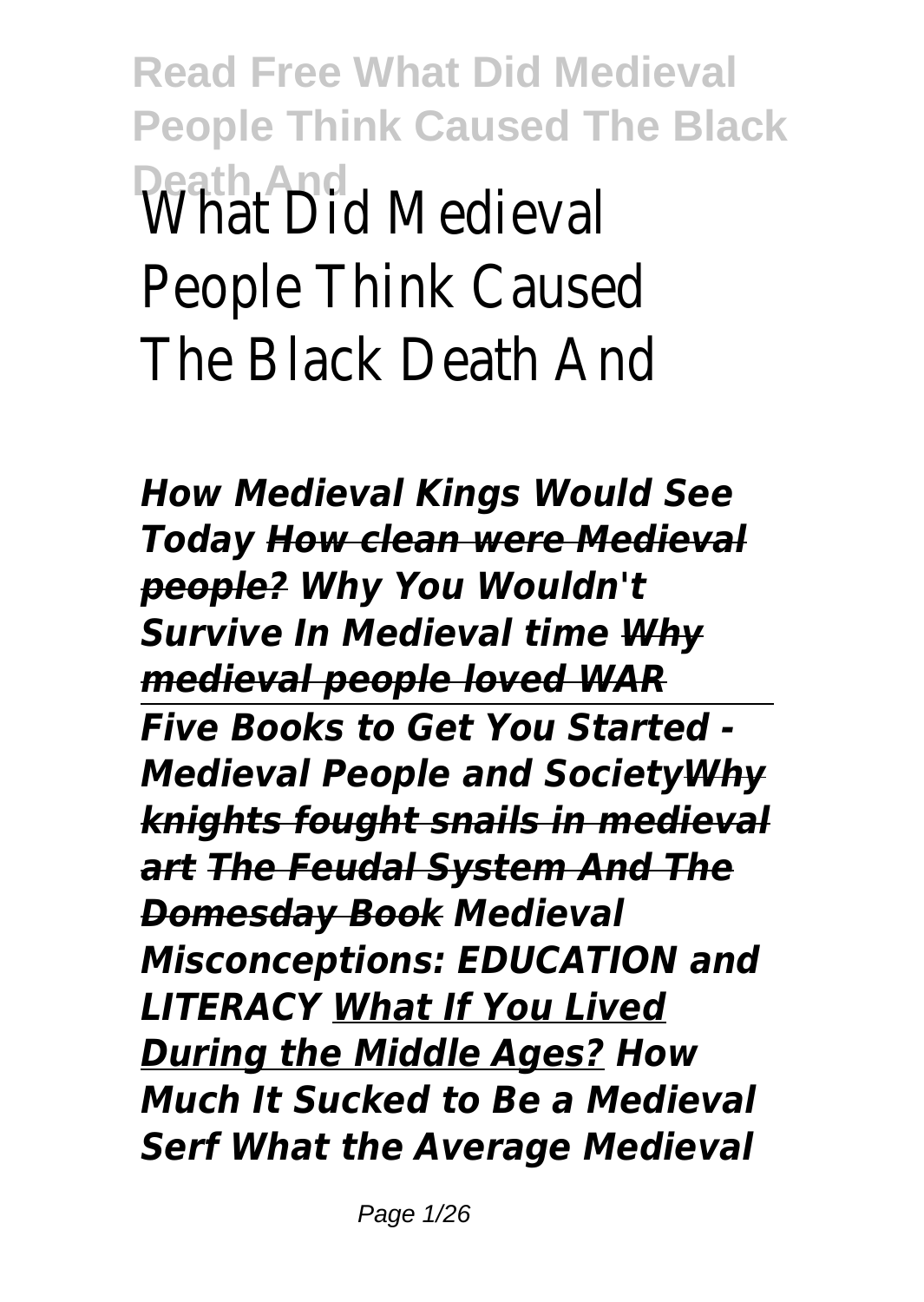**Death And** *Diet Was Like What was It Actually Like to Be a Court Jester in Medieval Times? What Hygiene Was Like For Medieval Peasants Who Started the Flat Earth Conspiracy Theory, How Many Believe This, and What Do They Believe? Life in The Past Was Awful \u0026 Gross. Here's Why... What It Was Like To Be An Inmate At Alcatraz Why Elizabeth I Was a Badass Queen The Rise of Skywalker is TRASH of the highest order, STAR WARS full indepth review What Life Was Like as a Samurai In Feudal Japan How to take your fantasy WORLDBUILDING to the next level The History of Toilets What Everyday Life Was Like for the Aztecs What did People in the Middle Ages Smell Like?* Page 2/26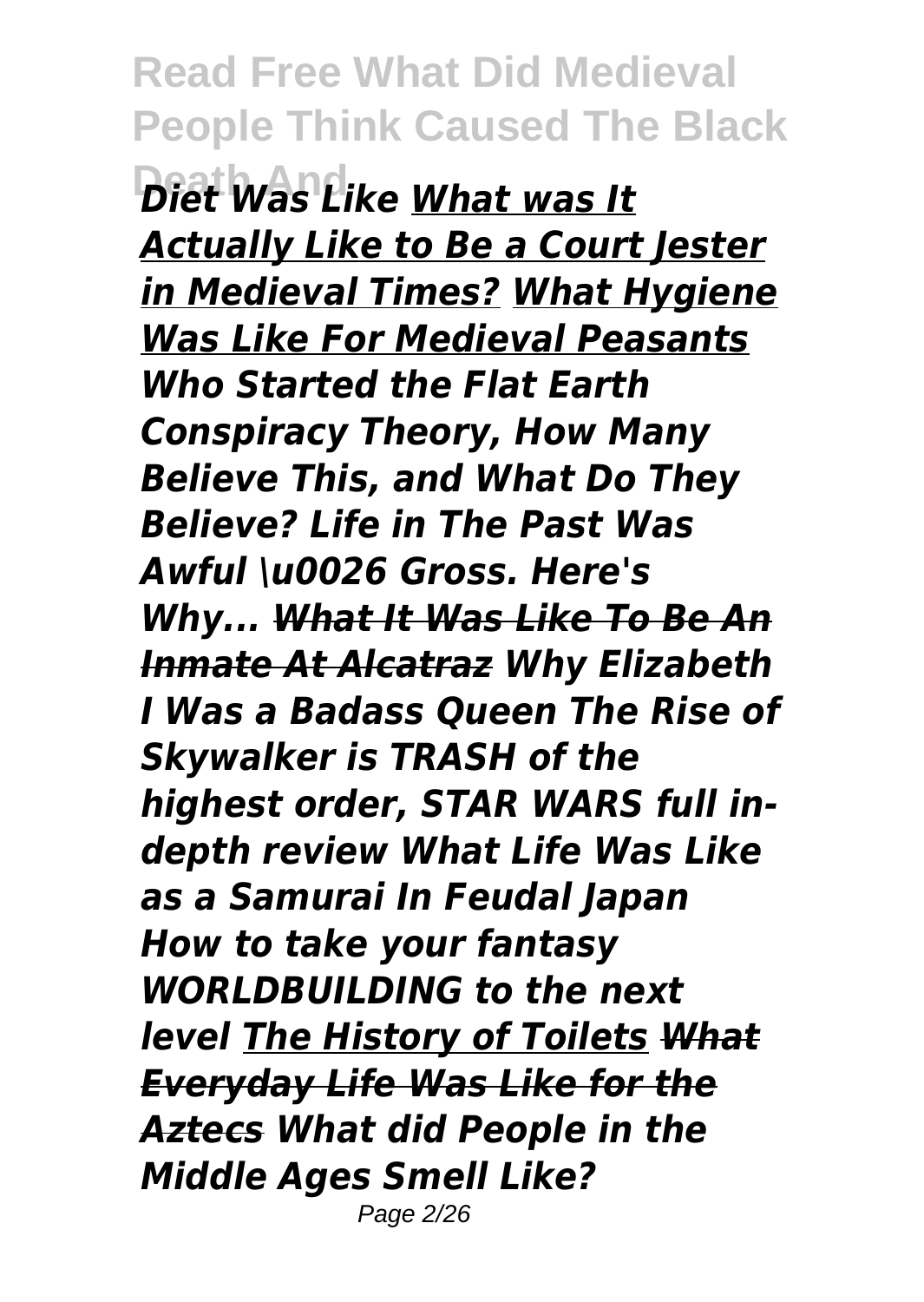**Read Free What Did Medieval People Think Caused The Black Death And** *[Medieval Professions: Perfumer] Dark Ages \u0026 Medieval Times - Myths vs Reality What did peasants eat in medieval times? Did People in Medieval Times Really Not Bathe? Strange Sleeping Customs of the Middle Ages Books in the Middle Ages with Erik Kwakkel EVERYTHING YOU NEED TO KNOW ABOUT THE MIDDLE AGES | MEDIEVAL TIMES What was Medieval Medicine Like? | History in a Nutshell | Animated History What Did Medieval People Think Medieval people thought the world was flat and had little conception of the wider world Whilst medieval people loved fantastical stories about monstrous peoples in far-off lands, most were perhaps* Page 3/26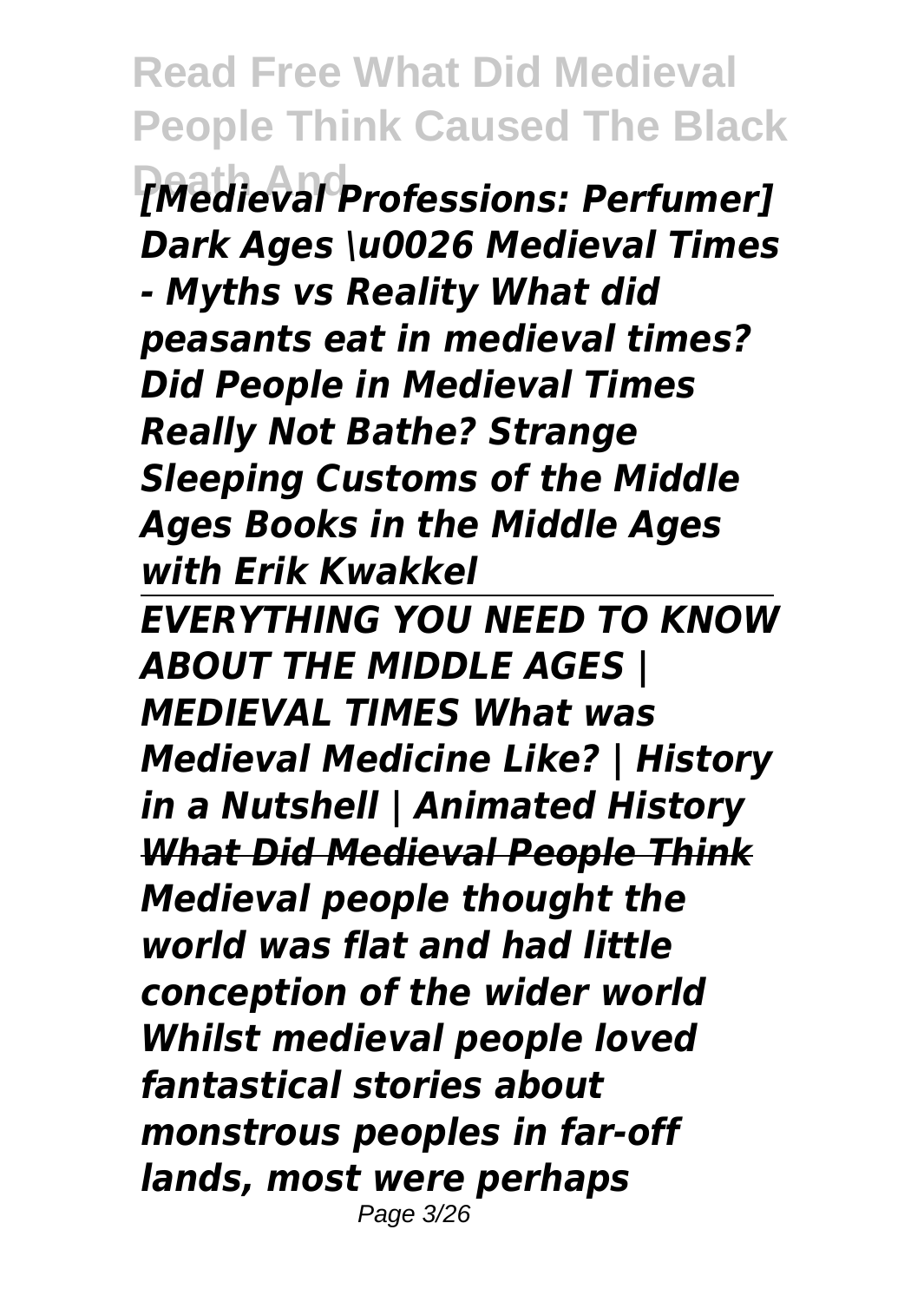**Read Free What Did Medieval People Think Caused The Black Death And** *surprisingly well-informed about the world beyond their home.*

*Medieval Misconceptions: What Was Life Really Like In The ... Medieval people were incredibly religious. It was a common belief that God caused illness as a punishment for sin. The idea of sinning was incredibly powerful. The Church would show people how to lead a good life and people who didn't follow this were sinners.*

*What did medieval people think made them ill? – Wyvern ... There is a piece of 'common knowledge' about the Middle Ages we have heard repeated over and over again: that medieval people thought the* Page 4/26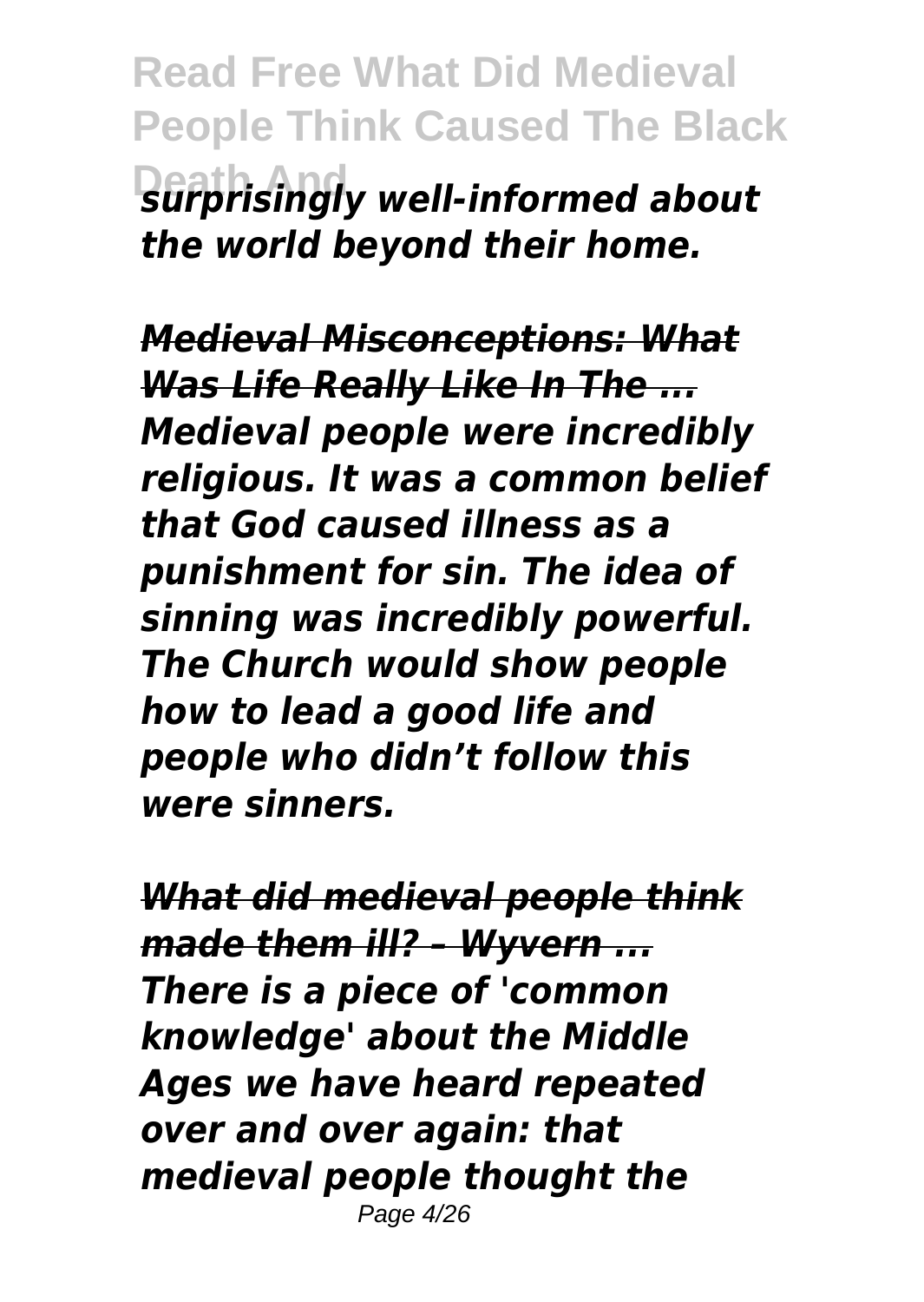**Read Free What Did Medieval People Think Caused The Black Death And** *earth was flat. In addition, there's a second claim we've heard a few times: that Columbus faced opposition to his attempt to find a western route to Asia because people thought the earth was flat and he'd fall off.*

#### *Did Medieval People Think the Earth War Flat?*

*People in ancient and medieval times did not know about all the natural forces that we know about today, but, when they looked up at the sky at night, they saw that it was full of stars. People also made a number of empirical observations that seemed to support the validity of astrology.*

*What Did People Really Think* Page 5/26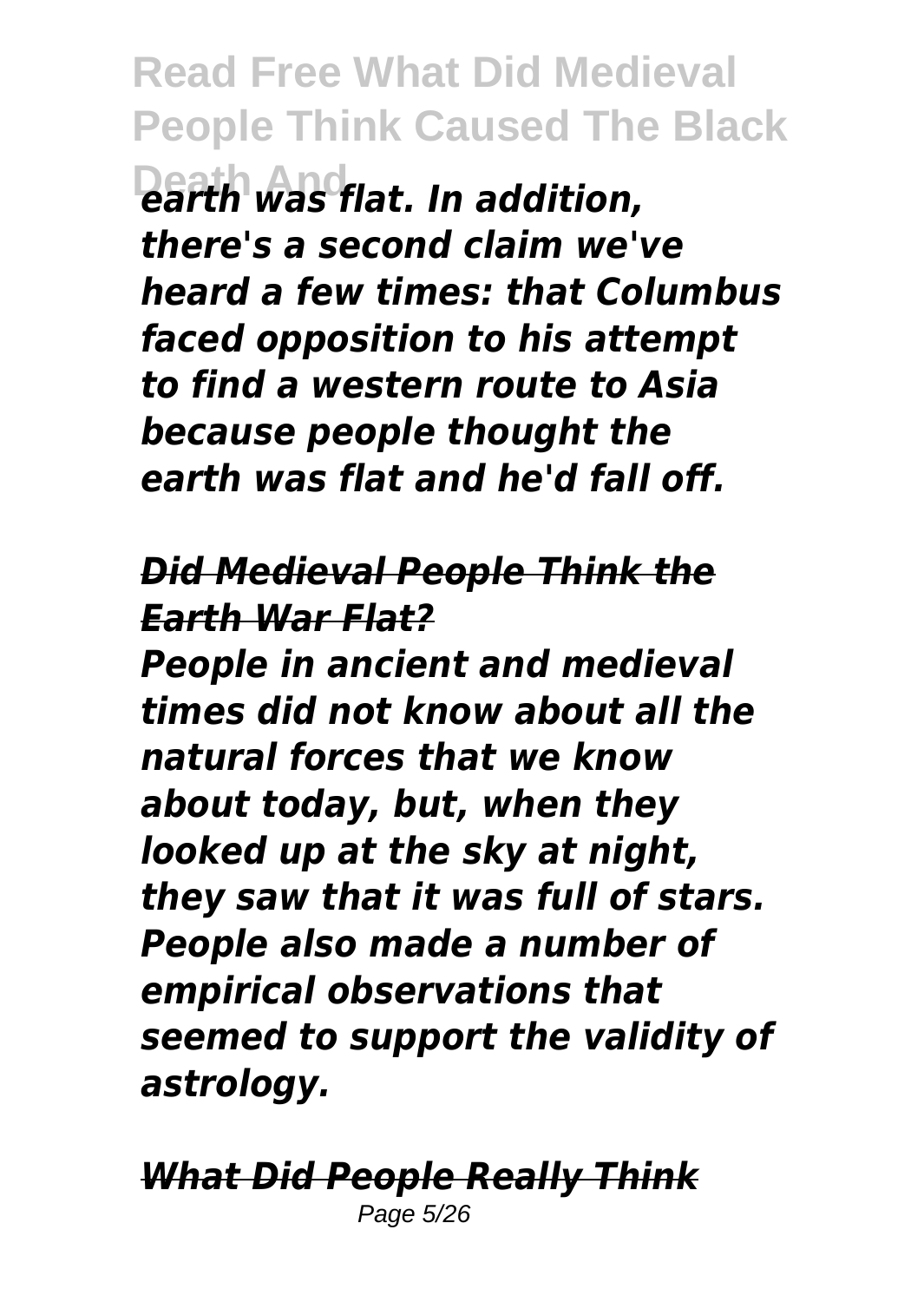**Death And** *Was Causing the Black Death ... 'In blog 9 in our Key Stage 3 History series we look at medieval beliefs. What did Medieval People Believe about Heaven and Hell? I have some sad news today. Old Mrs Miller from next door is really ill. It's not likely she'll live much longer. Still, she's in her sixties, which is old in these times.*

*'Key Stage 3 History: Medieval Life 9: What did Medieval ... The scene encapsulates an enduring belief about the Middle Ages: medieval people, and especially medieval peasants, were dirty and smelly. This impression is bolstered by examples of real medieval people who rarely washed, such as* Page 6/26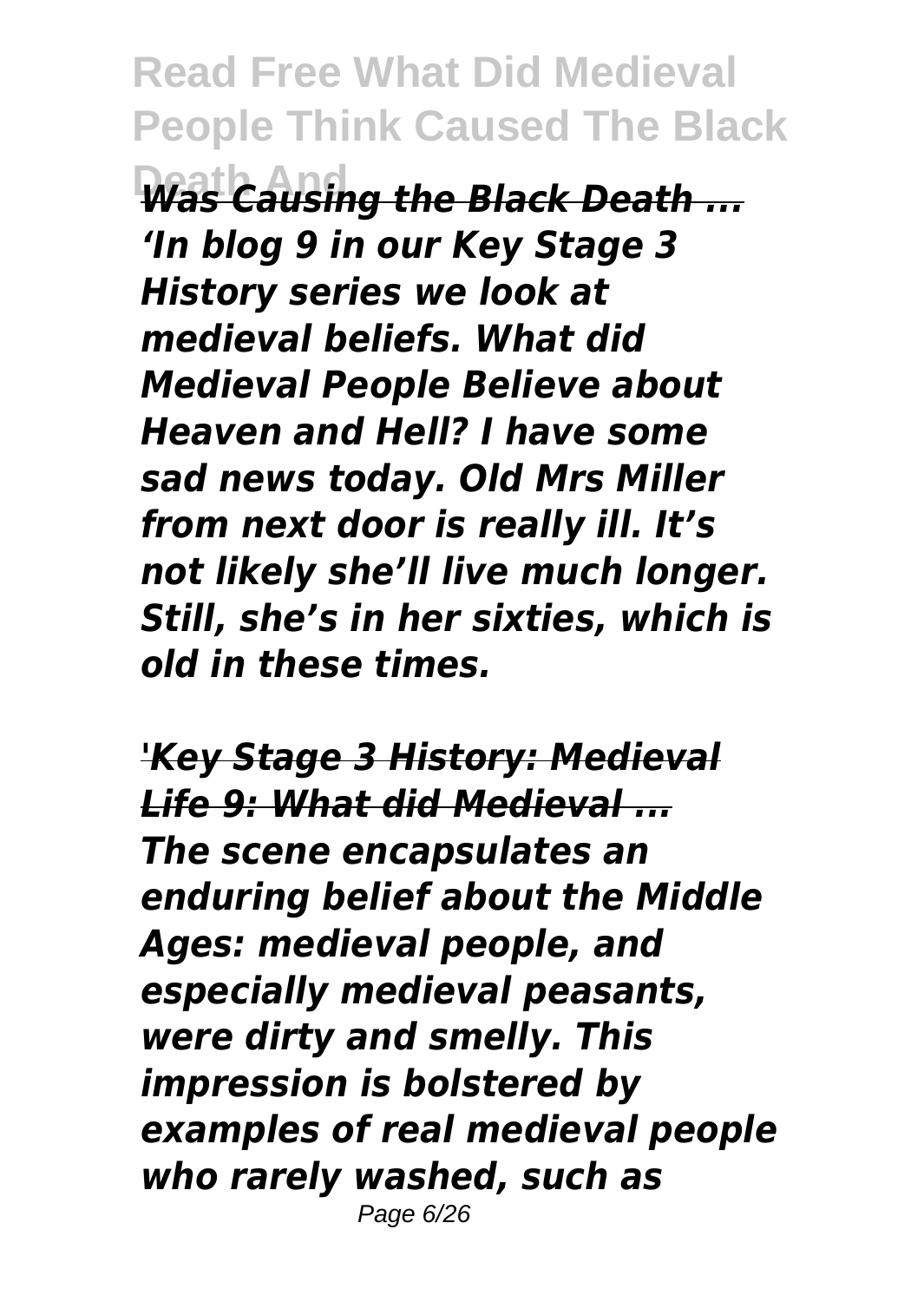**Read Free What Did Medieval People Think Caused The Black Death And** *Queen Isabella of Castile.*

*The (not so) stinky Middle Ages: why medieval people were ... Along the way, he busts some myths. For example, many modern commentators believe–based on some misleading evidence in the sources themselves–that medievals assumed all illnesses came from devilish or demonic sources, or, a variant, from some hidden sin in the sick person. Not so, says Amundsen.*

*What did medieval people think caused illnesses ... What did Medieval people believe caused disease? This was designed as a KS3 activity but uses lovely illustrations and* Page 7/26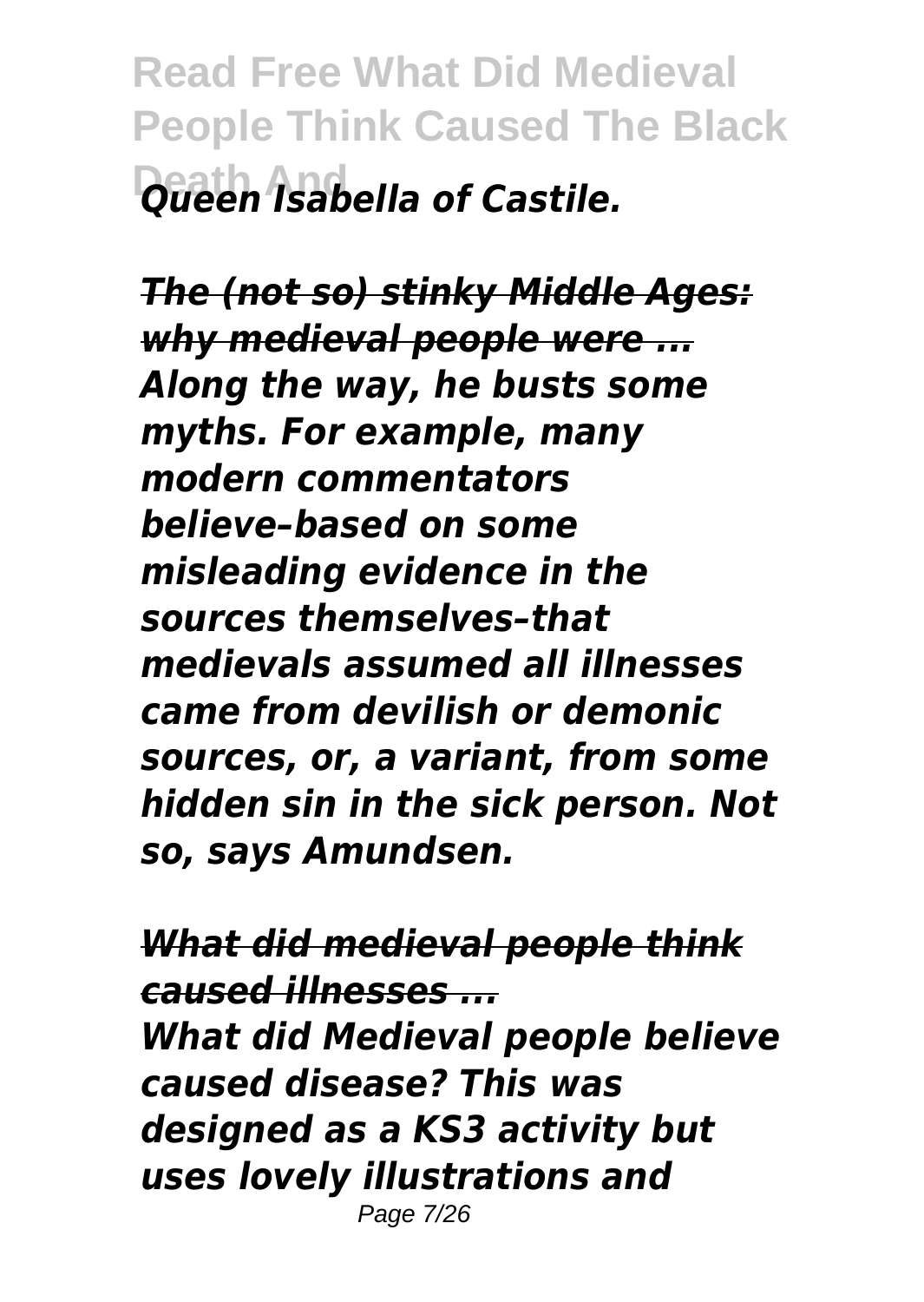**Read Free What Did Medieval People Think Caused The Black Death And** *contemporary sources which could be used for Medicine through Time courses. Students use the sources to make inferences and complete a table.*

*What did Medieval people believe caused disease? The Black Death is the 19th-*

*century CE term for the plague epidemic that ravaged Europe between 1347-1352 CE, killing an estimated 30 million people there and many more worldwide as it reached pandemic proportions. The name comes from the black buboes (infected lymph glands) which broke out over a plague victim's body. The cause of the plague was the bacterium Yersinia pestis, which was ...*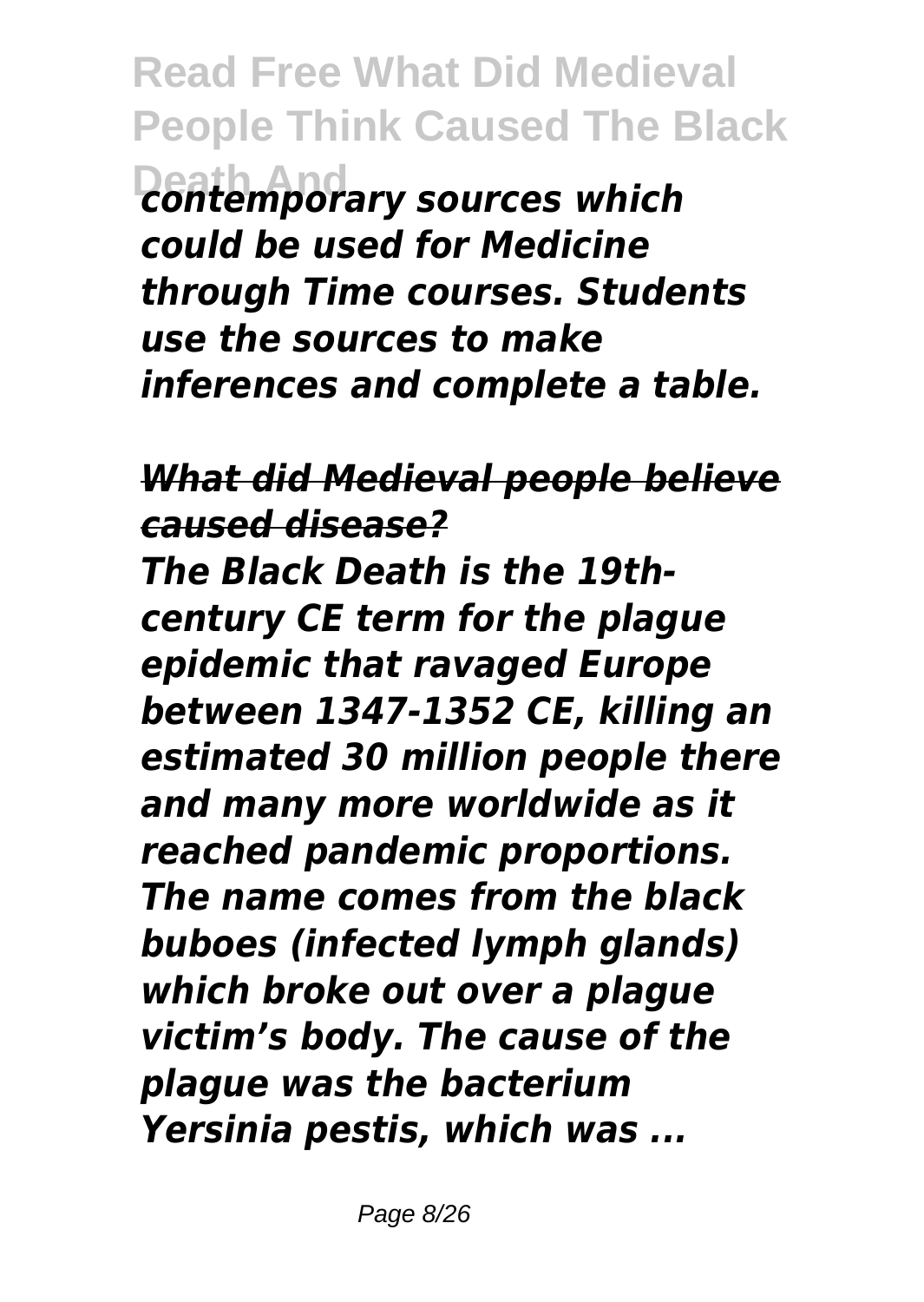**Death And** *Medieval Cures for the Black Death - Ancient History ... The medievil period, aka the middle ages, dated from around 5 - 15 AD. During this period, the Catholic church had primary control of Europe. People in other areas (native Americans, Asians, and...*

*What did medieval people think of the solar system ... Medieval life is known for being hard, violent and short. Yet at the same time it did have periods of peace and stability, and creativity in the arts.*

*Life in a medieval village - Everyday life in the Middle ... Superstition trumped medical science during Medieval times. It* Page 9/26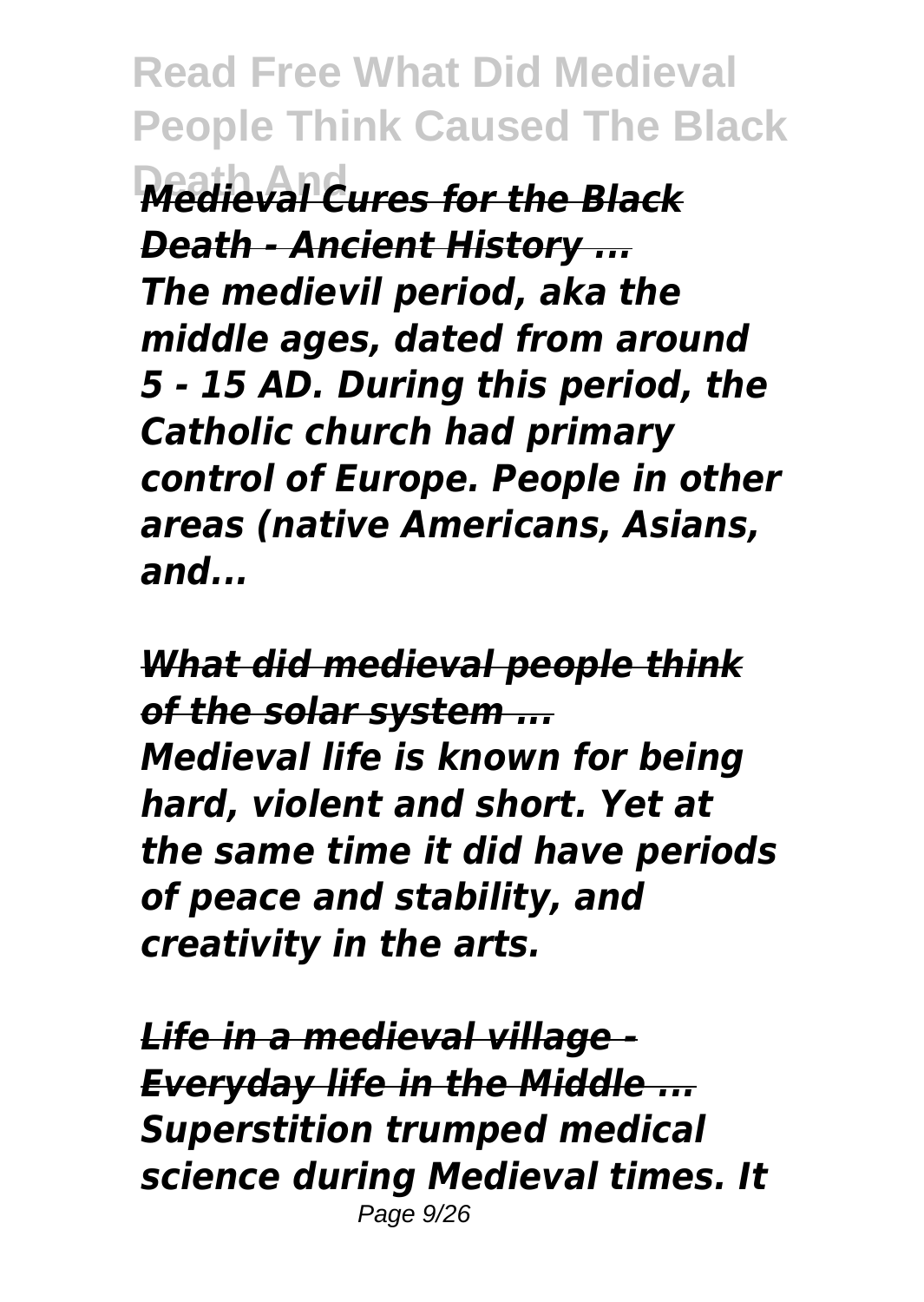**Read Free What Did Medieval People Think Caused The Black Death And** *wasn't until the 1800s and the*

*introduction of germ theory that people learned how disease was contracted and spread. Before the Age of Enlightenment, many people viewed sickness as punishment for sin. Diseases like mental illness and ergotism were seen as the devil's handiwork.*

*During Medieval Times, How Did People Believe Disease Was ... In the Middle Ages, most people believed that all dragons were evil, deadly and an omen of terrible things to come. To Christians, they were a symbol of sin or Satan. These beliefs likely came from the Bible's book of Job, which describes a terrifying beast called the Leviathan.*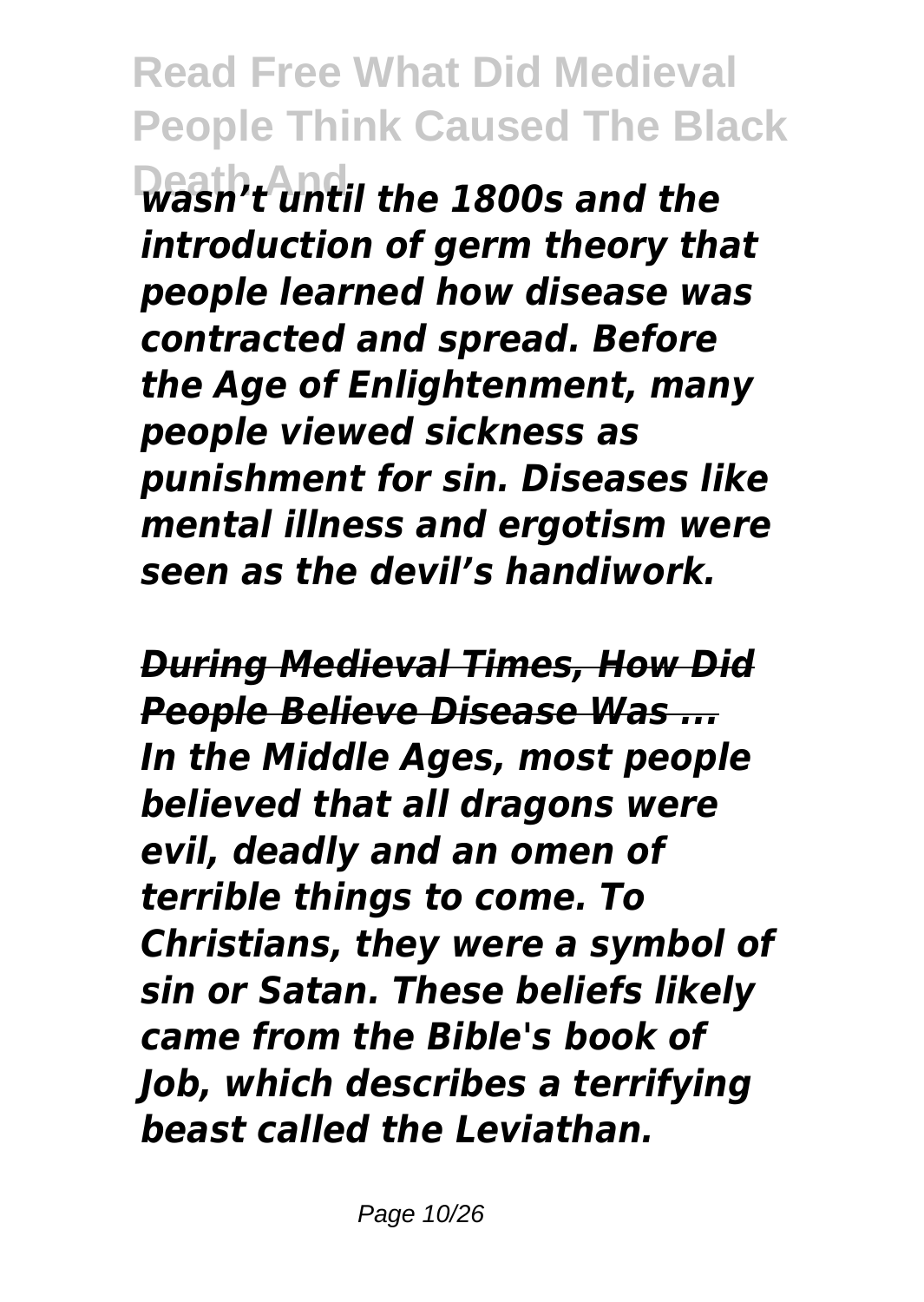**What Did People Think About** *Dragons in the Middle Ages ... Medieval life was quieter, healthier and more joyful than most people think. If you lived in a village, like 99% of people, you had work, shelter, good food and some amount of power over your life. Poverty was mostly unknown. There was 'social security' for the disabled and the old (!). If you weren't outcast...*

*Was medieval life awful? - Quora 1 Hippocrates An Ancient Greek philosopher who came up with th eory of the Four Humours. 10Four Humours Blood, Phlegm, Black Bile, Yellow Bile – Four ele ments which medieval people bel ieved all humans had and could c ause disease if they were not bal* Page 11/26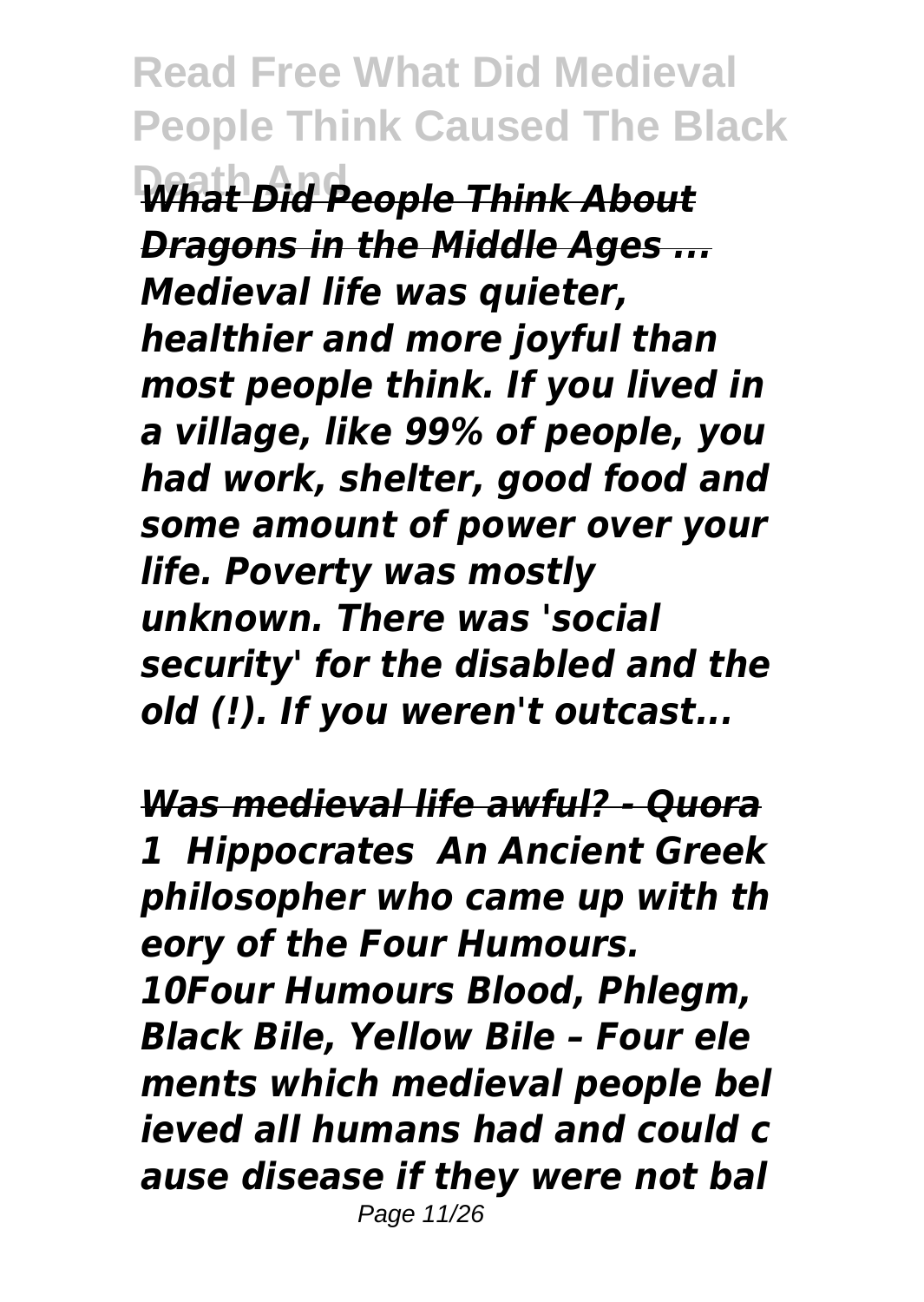**Read Free What Did Medieval People Think Caused The Black Death And** *anced.*

#### *Unit One – What did people think caused disease?*

*In the middle ages many people had different ideas on what caused the black death. bishops thought it was naughtiness; doctors thought it was bad air; mice; rats; rabbits; squirrels; chipmunks; Italian ships sent by God; Jews burned; Cats; Dogs; Today people know that germs were spread by fleas on rats that was the cause of the Black Death.*

*What did people in the middle ages think caused the black ... The myth of the flat Earth is a modern misconception that European scholars and educated* Page 12/26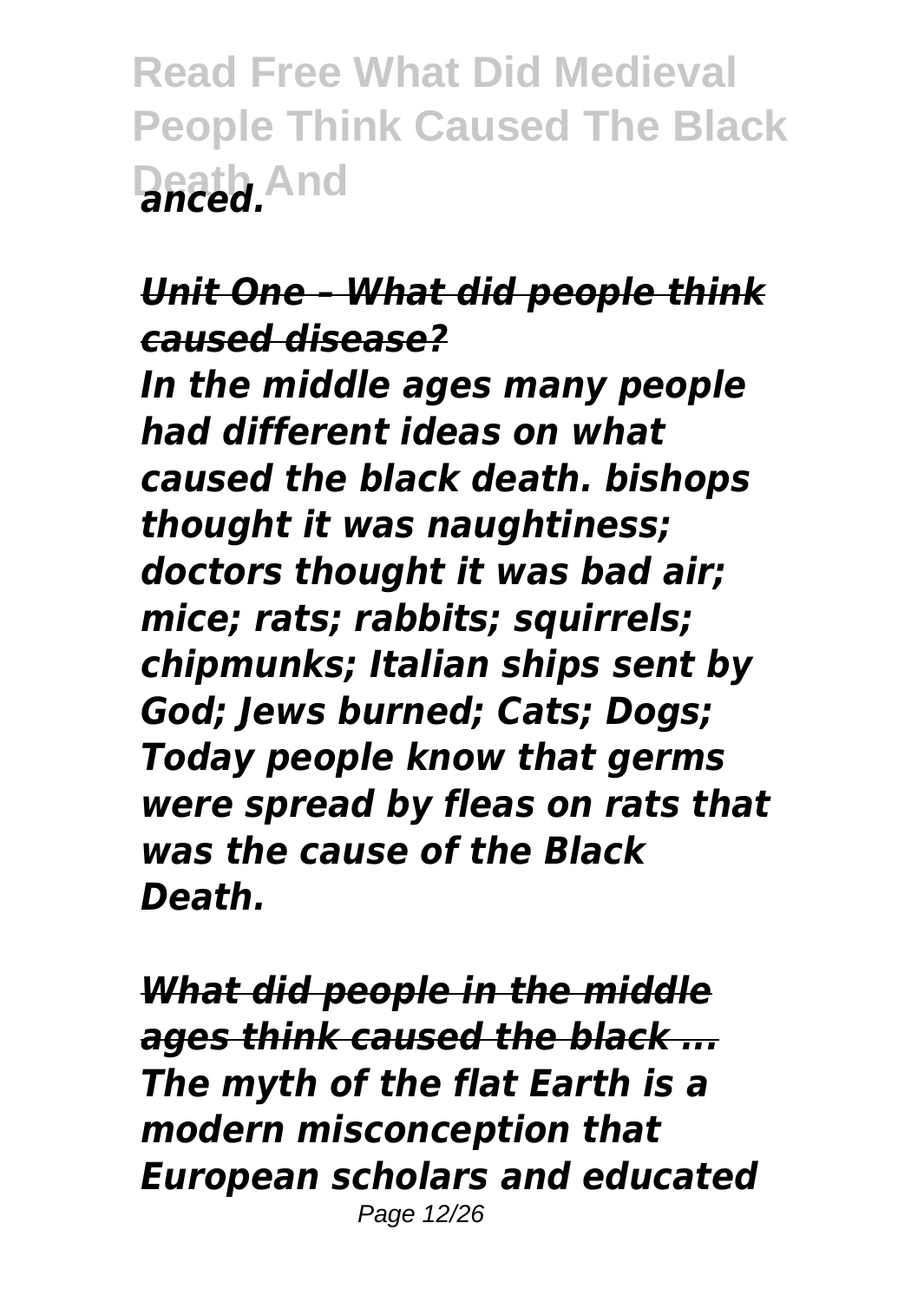**Read Free What Did Medieval People Think Caused The Black Death And** *people during the Middle Ages believed the Earth to be flat rather than spherical.. The earliest documentation of a spherical Earth comes from the ancient Greeks (5th century BC). Since the 600s AD, scholars have supported that view, and by the Early Middle Ages (700–1500 AD), virtually all scholars ...*

*Myth of the flat Earth - Wikipedia For many peasants in Medieval England, disease and poor health were part of their daily life and medicines were both basic and often useless. Towns and cities were filthy and knowledge of hygiene was non-existent. The Black Death was to kill two thirds of England's population between 1348 and 1350.*

Page 13/26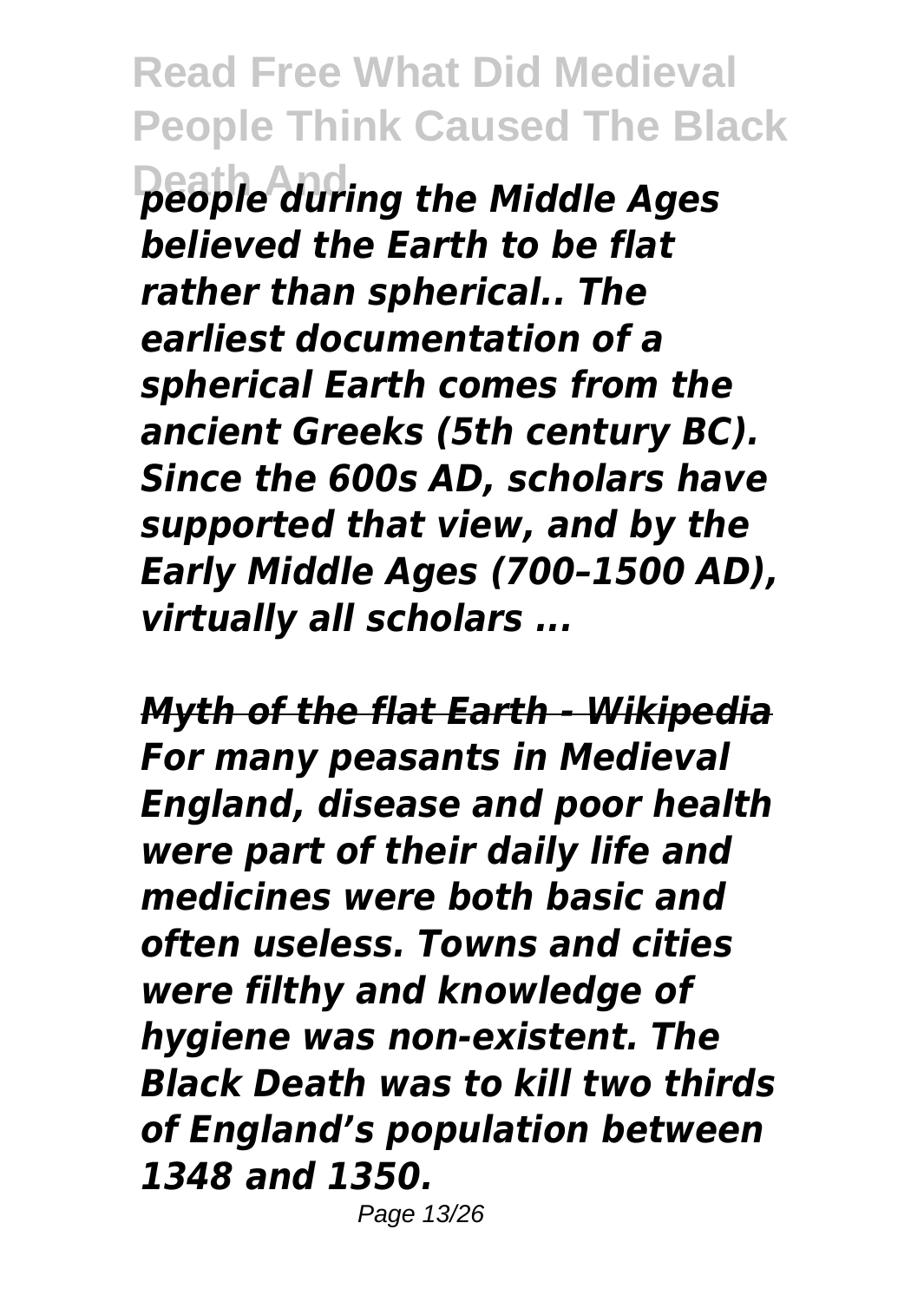*How Medieval Kings Would See Today How clean were Medieval people? Why You Wouldn't Survive In Medieval time Why medieval people loved WAR Five Books to Get You Started - Medieval People and SocietyWhy knights fought snails in medieval art The Feudal System And The Domesday Book Medieval Misconceptions: EDUCATION and LITERACY What If You Lived During the Middle Ages? How Much It Sucked to Be a Medieval Serf What the Average Medieval Diet Was Like What was It Actually Like to Be a Court Jester in Medieval Times? What Hygiene Was Like For Medieval Peasants* Page 14/26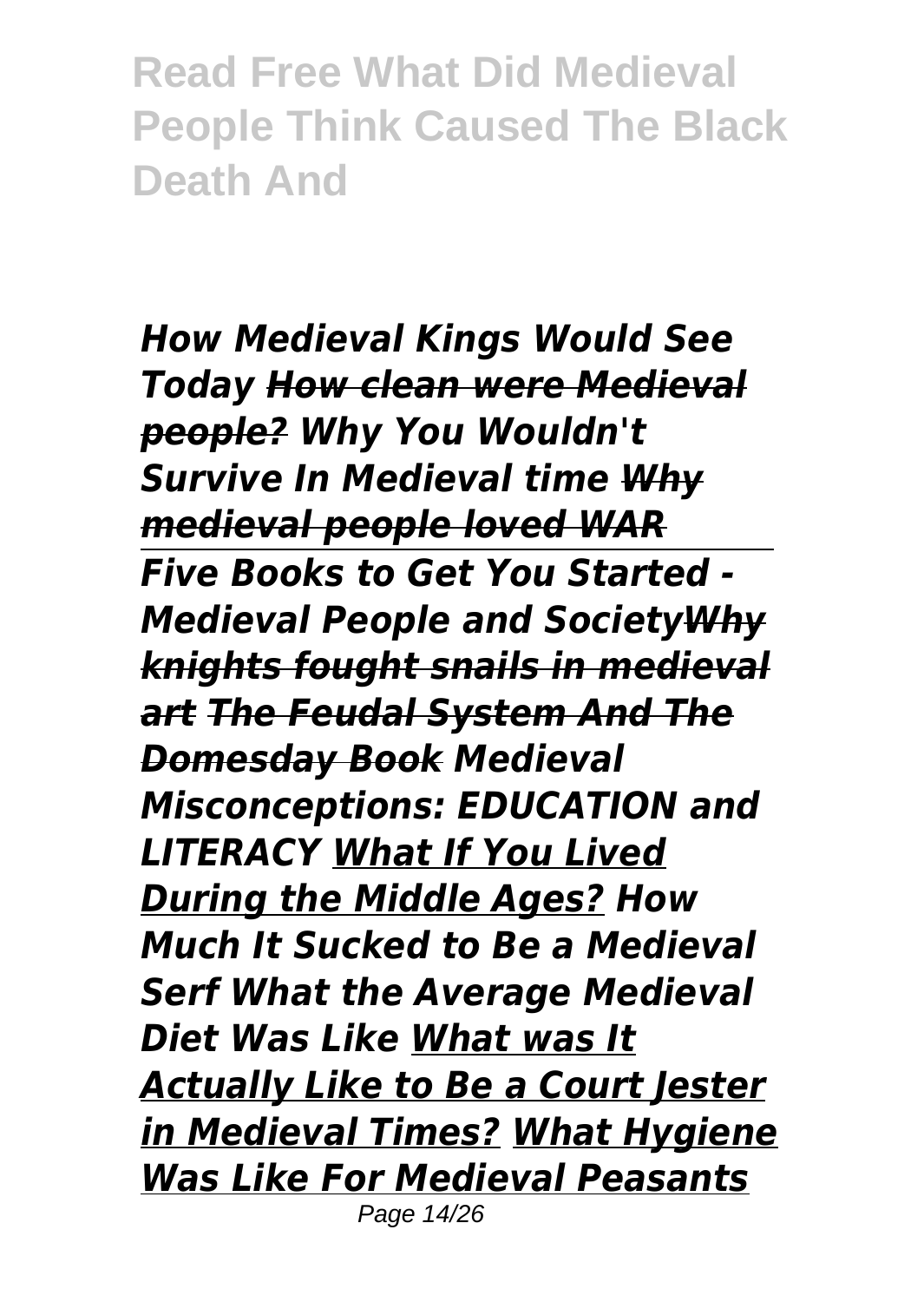**Death And** *Who Started the Flat Earth Conspiracy Theory, How Many Believe This, and What Do They Believe? Life in The Past Was Awful \u0026 Gross. Here's Why... What It Was Like To Be An Inmate At Alcatraz Why Elizabeth I Was a Badass Queen The Rise of Skywalker is TRASH of the highest order, STAR WARS full indepth review What Life Was Like as a Samurai In Feudal Japan How to take your fantasy WORLDBUILDING to the next level The History of Toilets What Everyday Life Was Like for the Aztecs What did People in the Middle Ages Smell Like? [Medieval Professions: Perfumer] Dark Ages \u0026 Medieval Times - Myths vs Reality What did peasants eat in medieval times?*  Page 15/26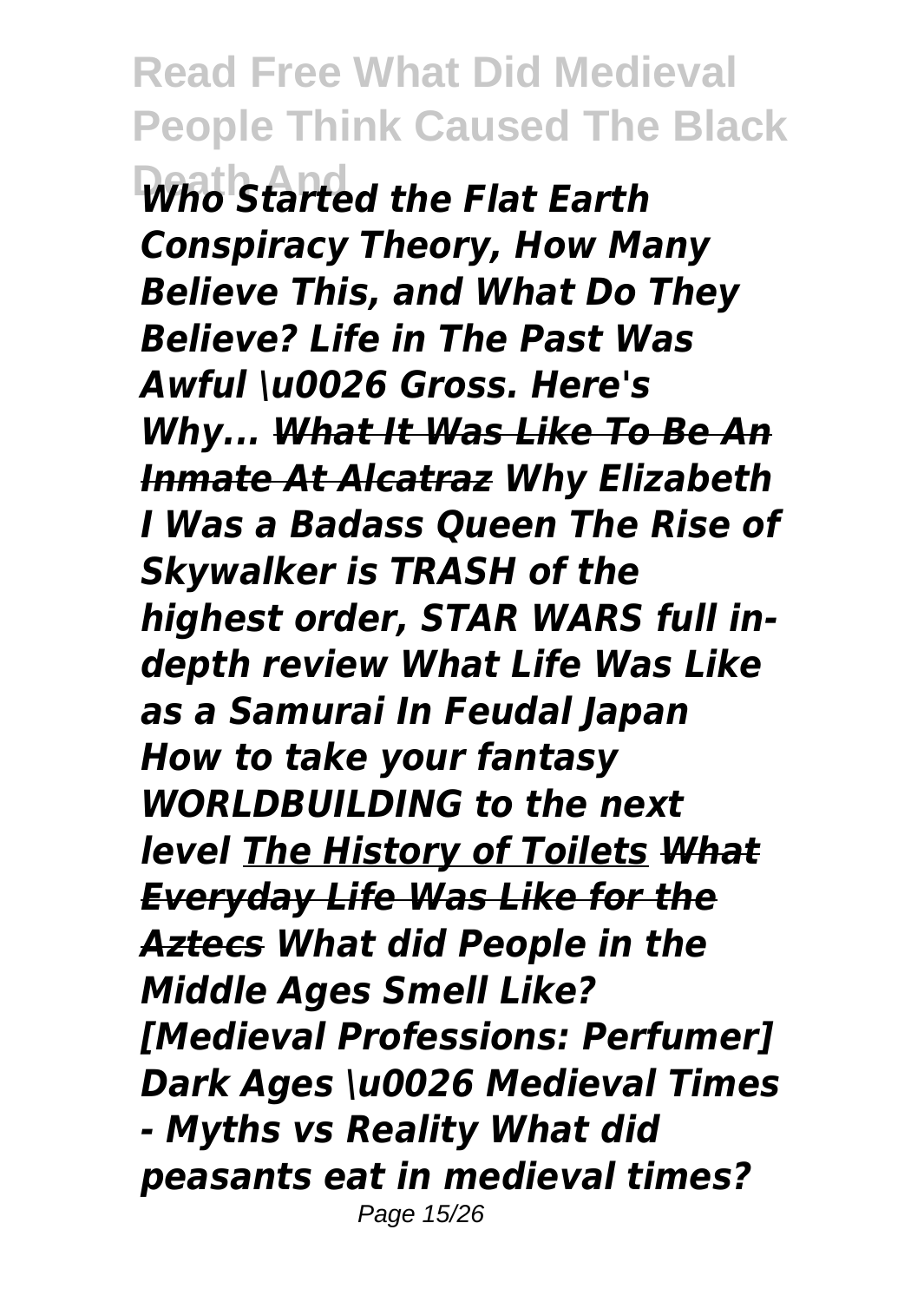**Read Free What Did Medieval People Think Caused The Black**  $\overline{\text{Did}}$  People in Medieval Times *Really Not Bathe? Strange Sleeping Customs of the Middle Ages Books in the Middle Ages with Erik Kwakkel EVERYTHING YOU NEED TO KNOW ABOUT THE MIDDLE AGES | MEDIEVAL TIMES What was Medieval Medicine Like? | History in a Nutshell | Animated History What Did Medieval People Think Medieval people thought the world was flat and had little conception of the wider world Whilst medieval people loved fantastical stories about monstrous peoples in far-off lands, most were perhaps surprisingly well-informed about the world beyond their home.*

*Medieval Misconceptions: What* Page 16/26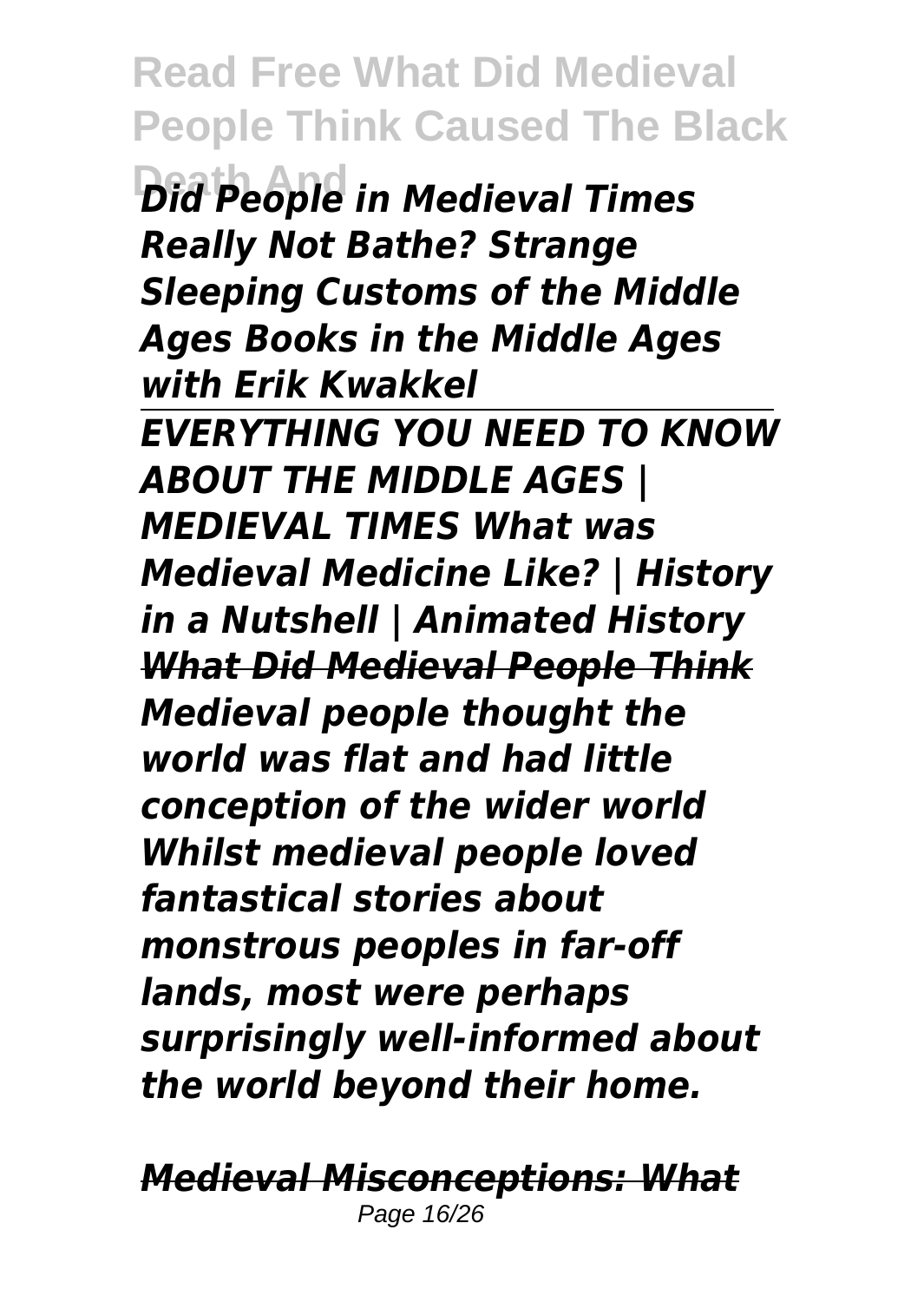**Was Life Really Like In The ...** *Medieval people were incredibly religious. It was a common belief that God caused illness as a punishment for sin. The idea of sinning was incredibly powerful. The Church would show people how to lead a good life and people who didn't follow this were sinners.*

*What did medieval people think made them ill? – Wyvern ... There is a piece of 'common knowledge' about the Middle Ages we have heard repeated over and over again: that medieval people thought the earth was flat. In addition, there's a second claim we've heard a few times: that Columbus faced opposition to his attempt* Page 17/26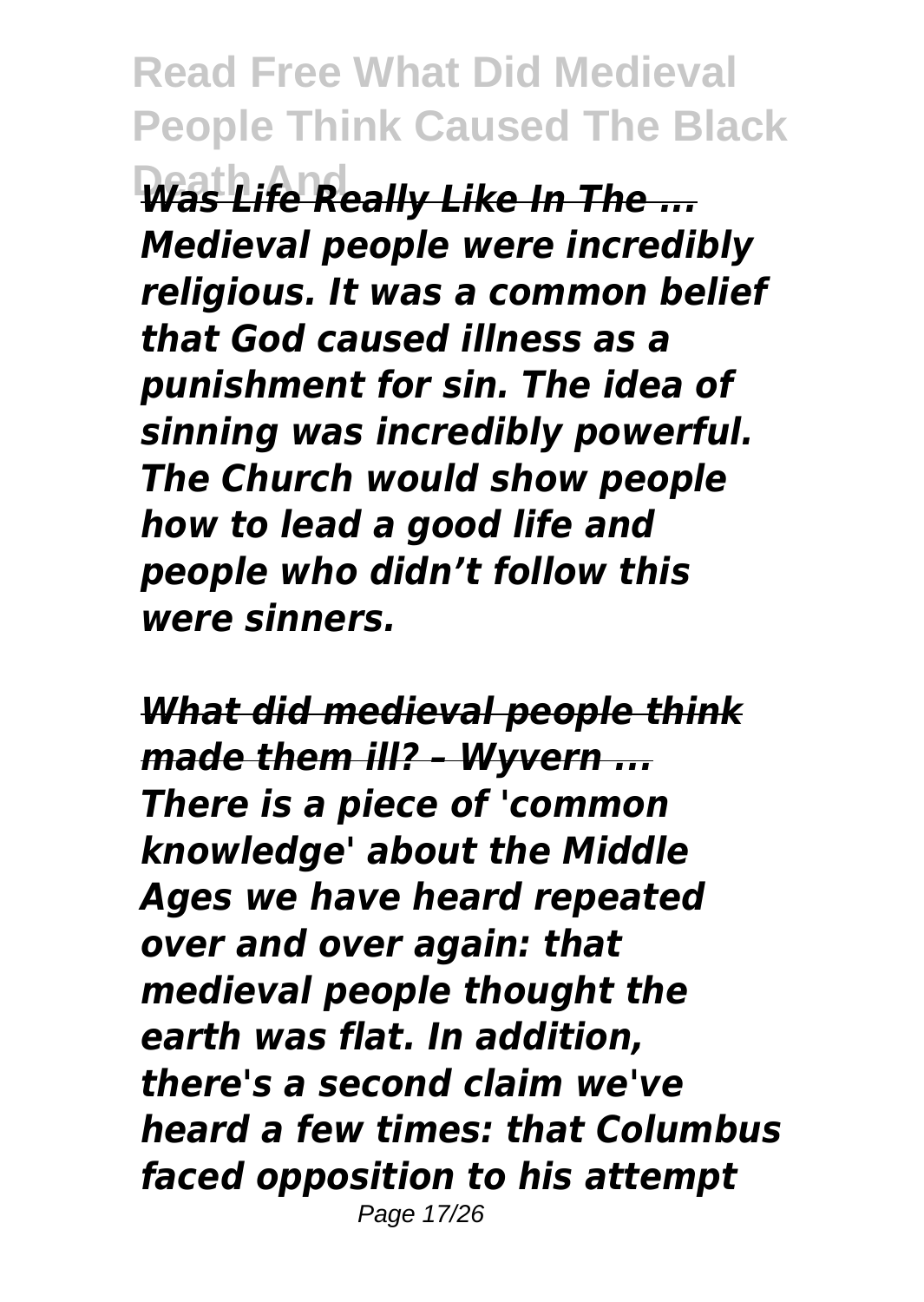**Read Free What Did Medieval People Think Caused The Black Death And** *to find a western route to Asia because people thought the earth was flat and he'd fall off.*

#### *Did Medieval People Think the Earth War Flat?*

*People in ancient and medieval times did not know about all the natural forces that we know about today, but, when they looked up at the sky at night, they saw that it was full of stars. People also made a number of empirical observations that seemed to support the validity of astrology.*

*What Did People Really Think Was Causing the Black Death ... 'In blog 9 in our Key Stage 3 History series we look at medieval beliefs. What did* Page 18/26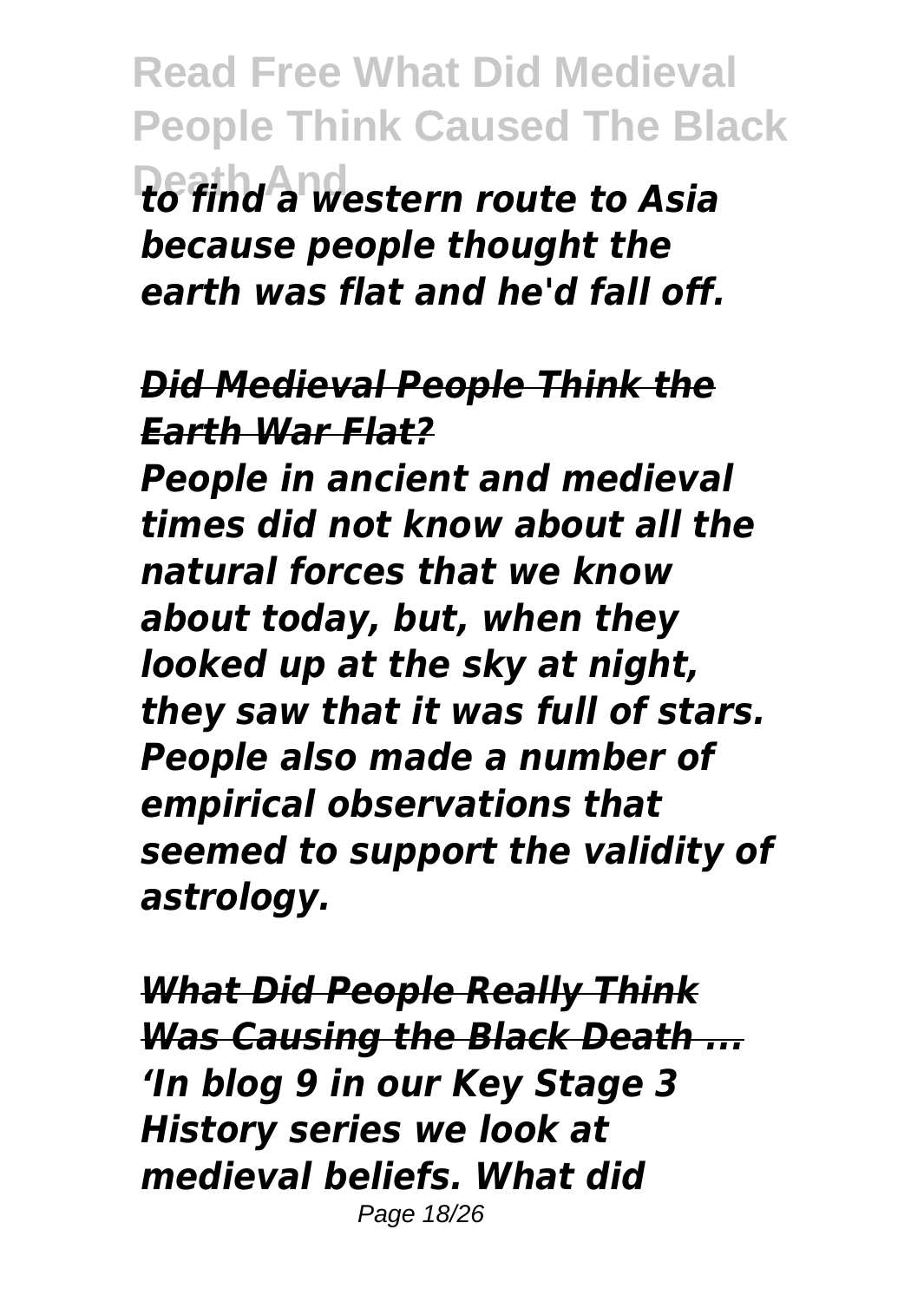**Read Free What Did Medieval People Think Caused The Black Death And** *Medieval People Believe about Heaven and Hell? I have some sad news today. Old Mrs Miller from next door is really ill. It's not likely she'll live much longer. Still, she's in her sixties, which is old in these times.*

*'Key Stage 3 History: Medieval Life 9: What did Medieval ... The scene encapsulates an enduring belief about the Middle Ages: medieval people, and especially medieval peasants, were dirty and smelly. This impression is bolstered by examples of real medieval people who rarely washed, such as Queen Isabella of Castile.*

*The (not so) stinky Middle Ages: why medieval people were ...* Page 19/26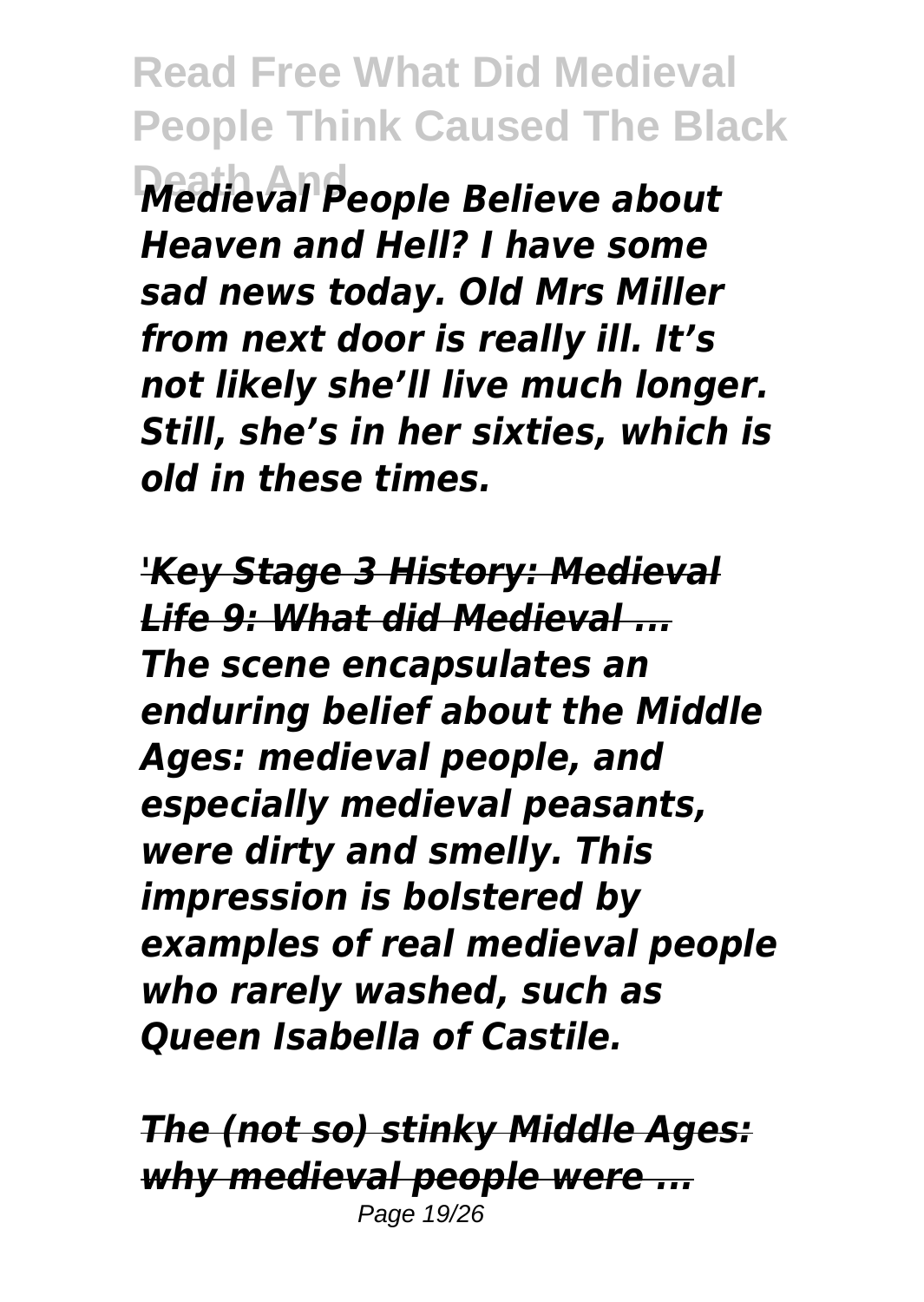**Read Free What Did Medieval People Think Caused The Black Death And** *Along the way, he busts some myths. For example, many modern commentators believe–based on some misleading evidence in the sources themselves–that medievals assumed all illnesses came from devilish or demonic sources, or, a variant, from some hidden sin in the sick person. Not so, says Amundsen.*

*What did medieval people think caused illnesses ... What did Medieval people believe caused disease? This was designed as a KS3 activity but uses lovely illustrations and contemporary sources which could be used for Medicine through Time courses. Students use the sources to make* Page 20/26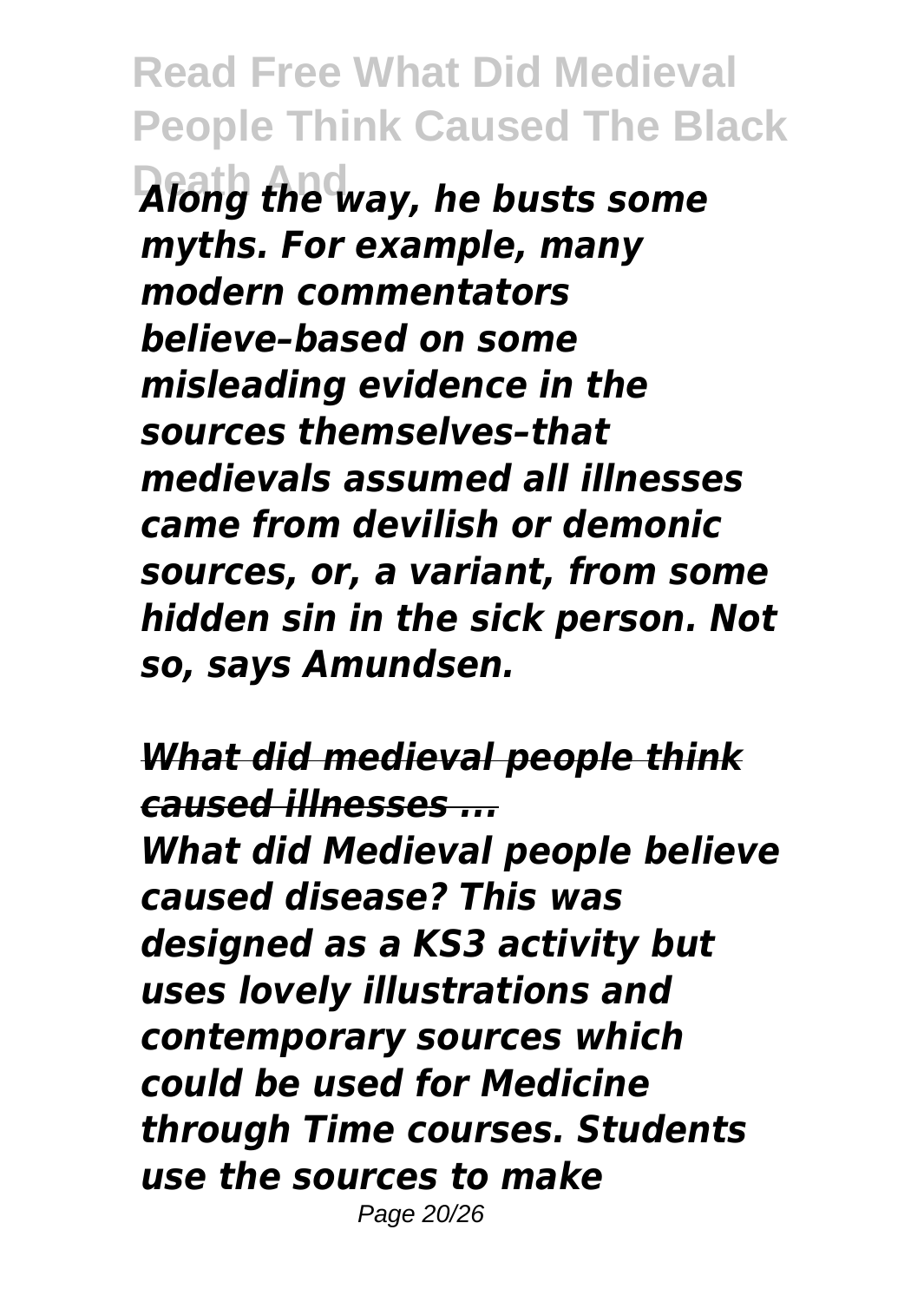**Read Free What Did Medieval People Think Caused The Black Death And** *inferences and complete a table.*

#### *What did Medieval people believe caused disease?*

*The Black Death is the 19thcentury CE term for the plague epidemic that ravaged Europe between 1347-1352 CE, killing an estimated 30 million people there and many more worldwide as it reached pandemic proportions. The name comes from the black buboes (infected lymph glands) which broke out over a plague victim's body. The cause of the plague was the bacterium Yersinia pestis, which was ...*

*Medieval Cures for the Black Death - Ancient History ... The medievil period, aka the middle ages, dated from around* Page 21/26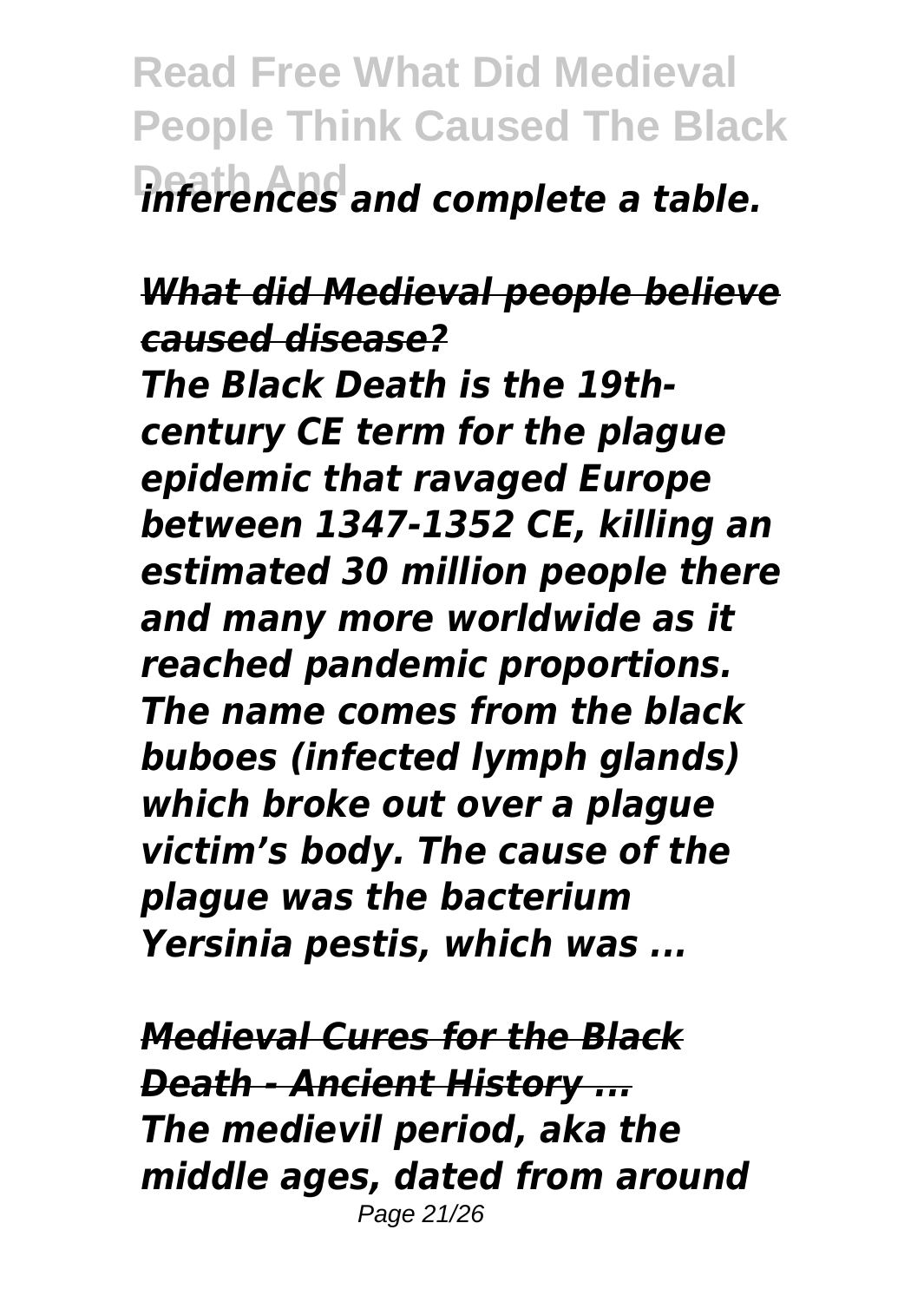**Read Free What Did Medieval People Think Caused The Black Death And** *5 - 15 AD. During this period, the Catholic church had primary control of Europe. People in other areas (native Americans, Asians, and...*

*What did medieval people think of the solar system ... Medieval life is known for being hard, violent and short. Yet at the same time it did have periods of peace and stability, and creativity in the arts.*

*Life in a medieval village - Everyday life in the Middle ... Superstition trumped medical science during Medieval times. It wasn't until the 1800s and the introduction of germ theory that people learned how disease was contracted and spread. Before* Page 22/26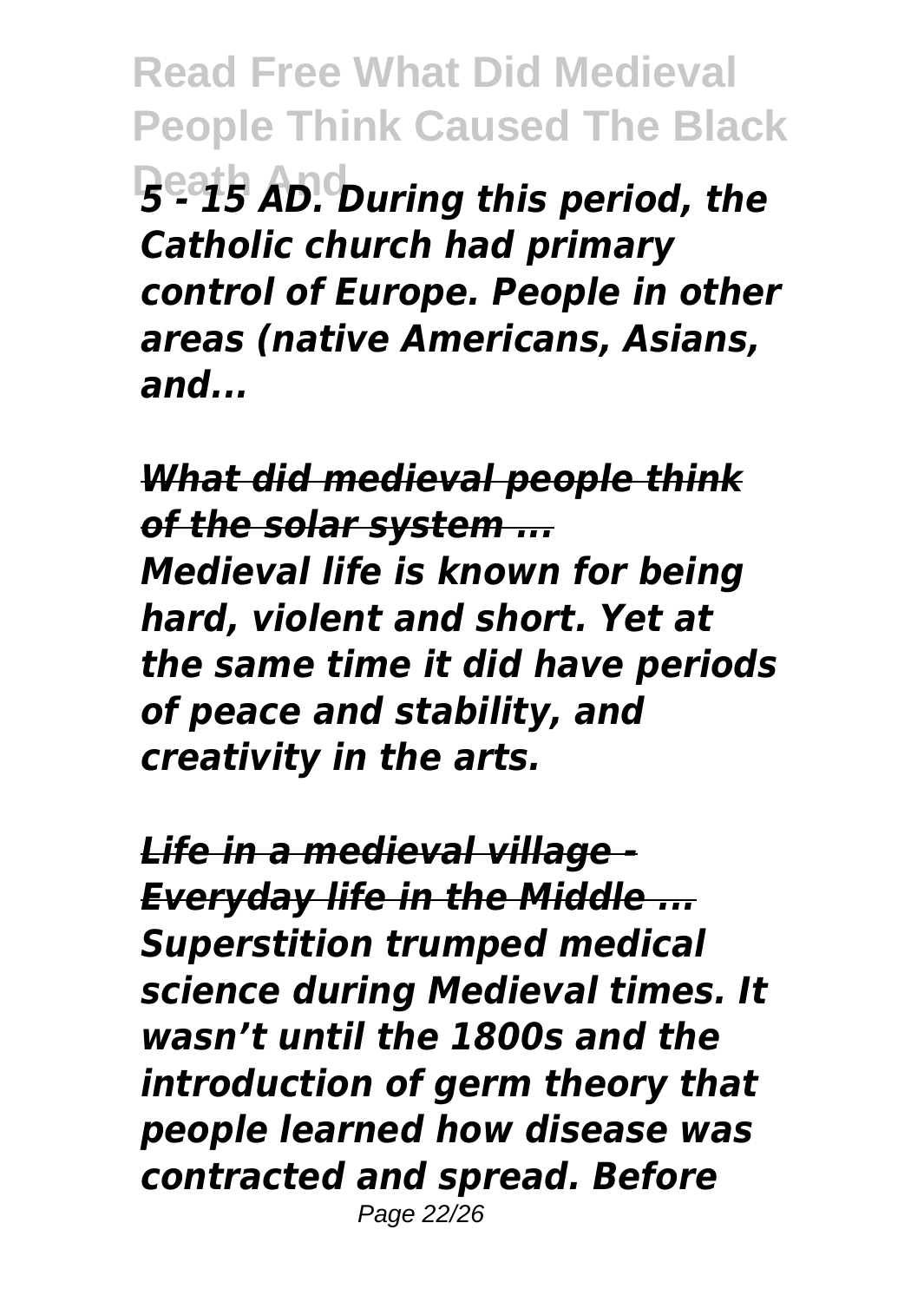**Read Free What Did Medieval People Think Caused The Black Death And** *the Age of Enlightenment, many people viewed sickness as punishment for sin. Diseases like mental illness and ergotism were seen as the devil's handiwork.*

*During Medieval Times, How Did People Believe Disease Was ... In the Middle Ages, most people believed that all dragons were evil, deadly and an omen of terrible things to come. To Christians, they were a symbol of sin or Satan. These beliefs likely came from the Bible's book of Job, which describes a terrifying beast called the Leviathan.*

*What Did People Think About Dragons in the Middle Ages ... Medieval life was quieter, healthier and more joyful than* Page 23/26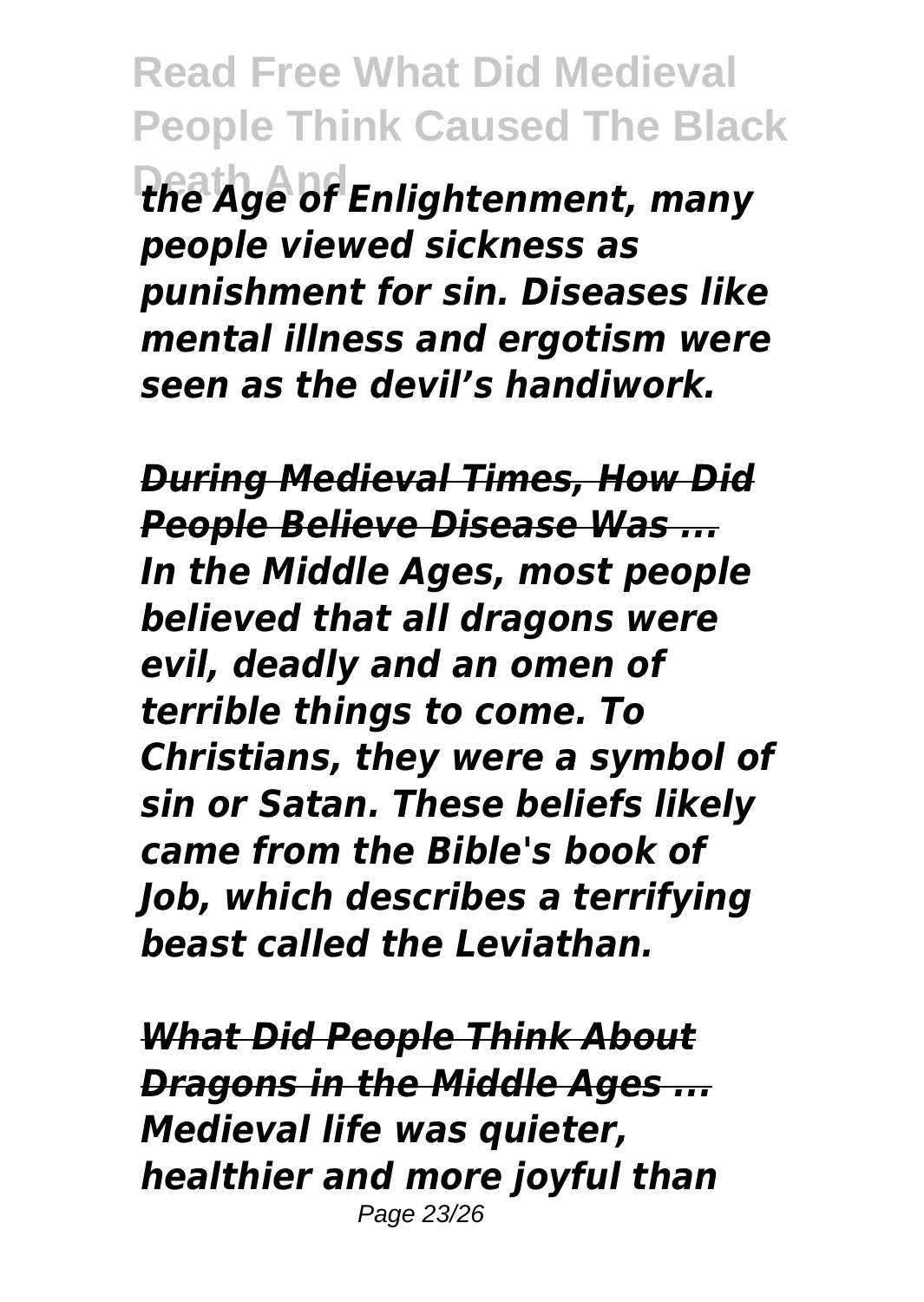**Read Free What Did Medieval People Think Caused The Black Death And** *most people think. If you lived in a village, like 99% of people, you had work, shelter, good food and some amount of power over your life. Poverty was mostly unknown. There was 'social security' for the disabled and the old (!). If you weren't outcast...*

*Was medieval life awful? - Quora 1 Hippocrates An Ancient Greek philosopher who came up with th eory of the Four Humours. 10Four Humours Blood, Phlegm, Black Bile, Yellow Bile – Four ele ments which medieval people bel ieved all humans had and could c ause disease if they were not bal anced.*

*Unit One – What did people think caused disease?* Page 24/26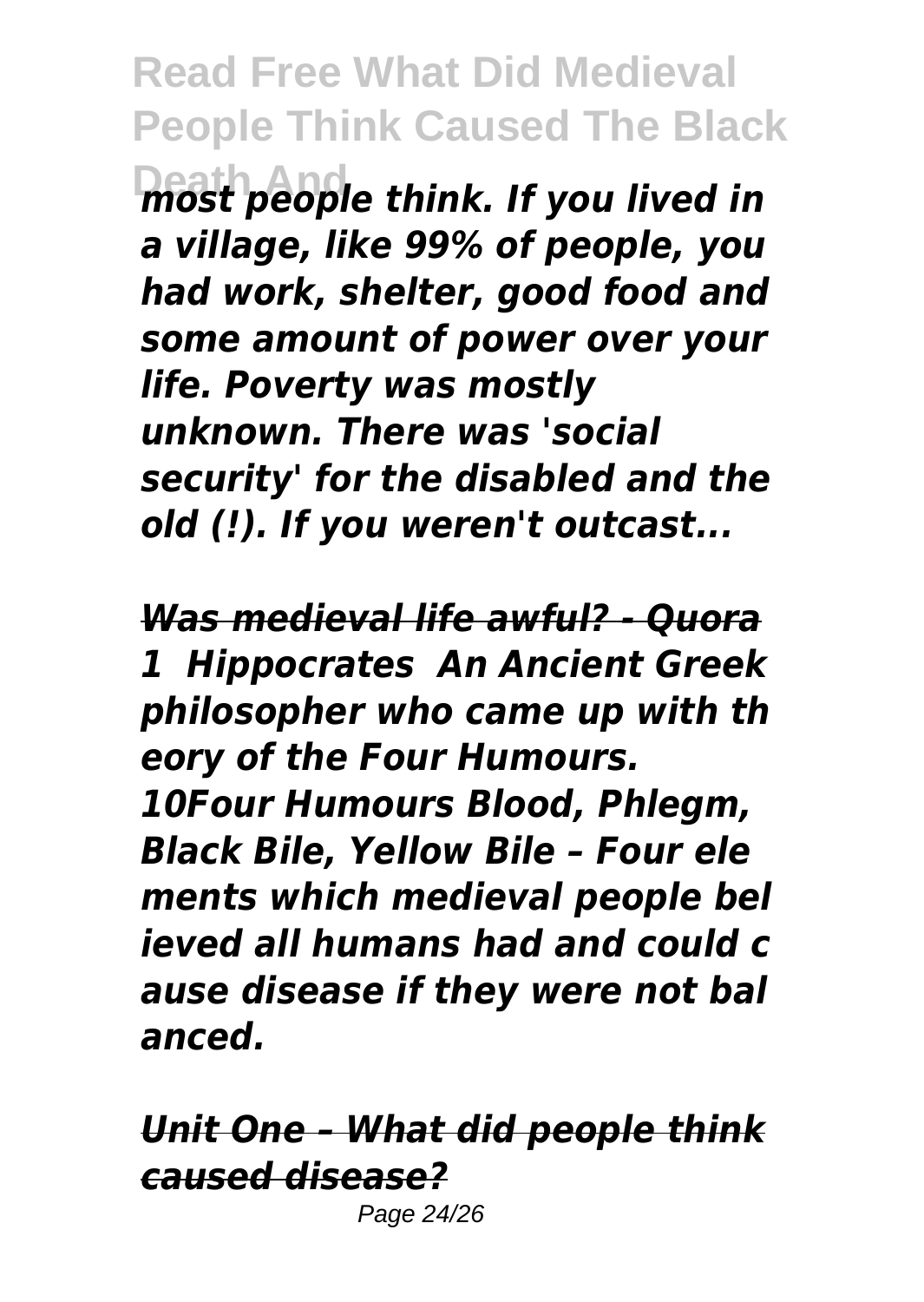**Read Free What Did Medieval People Think Caused The Black Death And** *In the middle ages many people had different ideas on what caused the black death. bishops thought it was naughtiness; doctors thought it was bad air; mice; rats; rabbits; squirrels; chipmunks; Italian ships sent by God; Jews burned; Cats; Dogs; Today people know that germs were spread by fleas on rats that was the cause of the Black Death.*

*What did people in the middle ages think caused the black ... The myth of the flat Earth is a modern misconception that European scholars and educated people during the Middle Ages believed the Earth to be flat rather than spherical.. The earliest documentation of a* Page 25/26